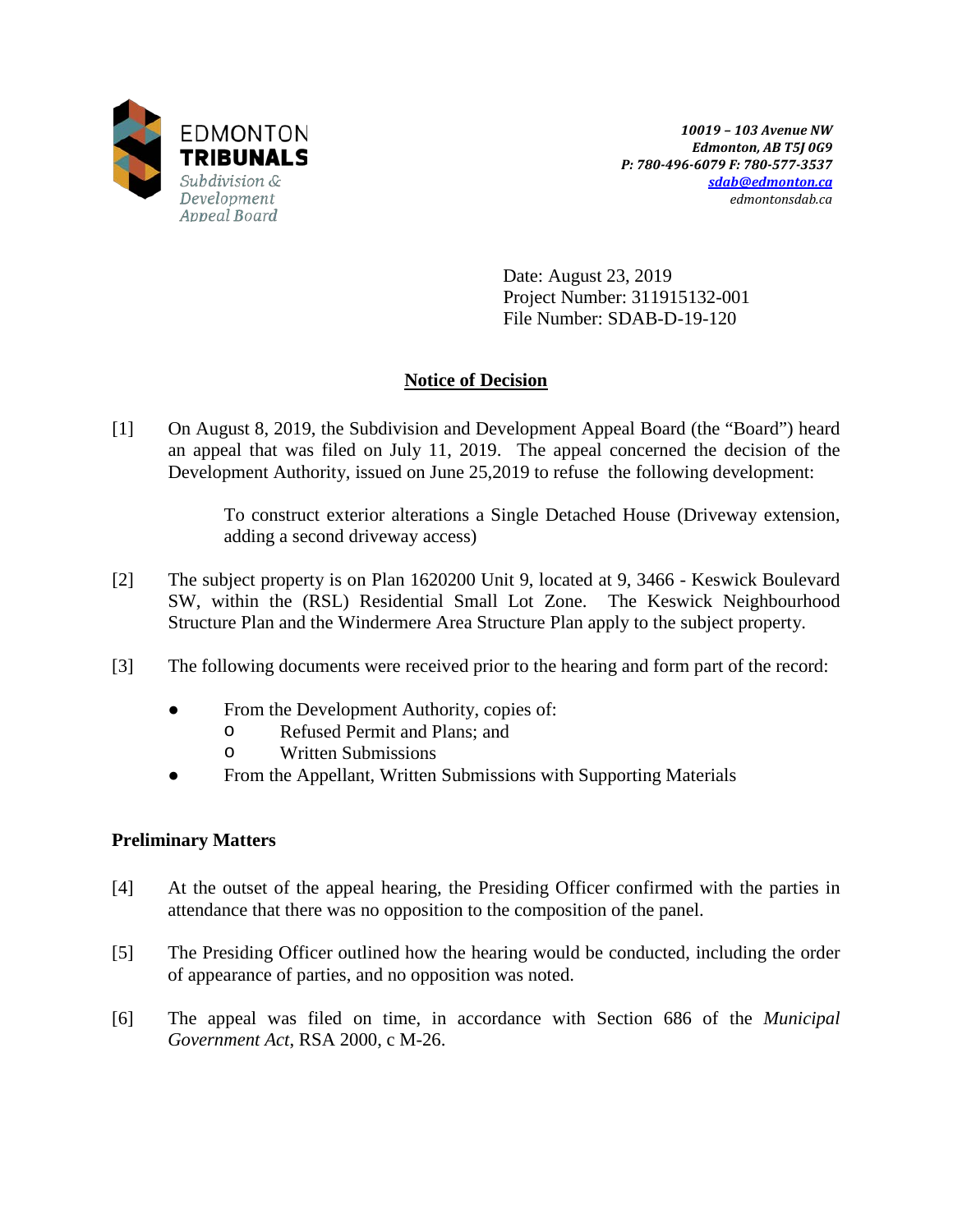## **Summary of Hearing**

- *i) Position of the Appellant, Ms. Parker, representing Habitat Studio*
- [7] While working on the house design, it became apparent that a double drive or turn around driveway would complement the house. They wanted to create a driveway design that would focus more on landscape features and less on a single concrete driveway. An application was therefore made for two narrow driveways.
- [8] When considering two driveways, the major considerations relate to lot size, design, and impact to the street, which includes guest parking.
- [9] The size of the lots and homes in this area allow for a more grandiose scale with many design features, including entrances, hardscaping and softscaping. This lot is large enough to accommodate a dual driveway, and with the two front attached garages on opposing sides of the house, two narrow driveways are a natural fit and enforce the symmetrical exterior design.
- [10] Ms. Parker referred to a graphic in her supporting materials, which showed the two separate driveways and how they link to the garages.
- [11] The road leading to the 23 properties in the cul-de-sac is quiet and generally used only by residents and guests. The driveways for any of these houses are not accessing a busy roadway or major thoroughfare.
- [12] This particular property is located on a cul-de-sac at the end of the street, which limits street parking for guests. The centre of the cul-de-sac contains a round island that is landscaped and has a feature monument. This island eliminates virtually all parking at this end of the street.
- [13] Allocating parking for guests within the site would be extremely awkward if a singular driveway were the only access. Guests would have to either back their vehicle directly out onto the street, or configure a multi-point turn in order to turn around and drive out facing forward. If multiple vehicles are involved, maneuvering around in order to leave would be an issue.
- [14] Having two driveway entrances would allow guests to enter one driveway and then leave via the other in a simple manner. Multiple guests could park on the site quite easily because access in and out would be in one direction.
- [15] In her opinion, two narrow driveways will not have an impact on the neighbouring property owners or street, and would be beneficial to the street parking situation for guests.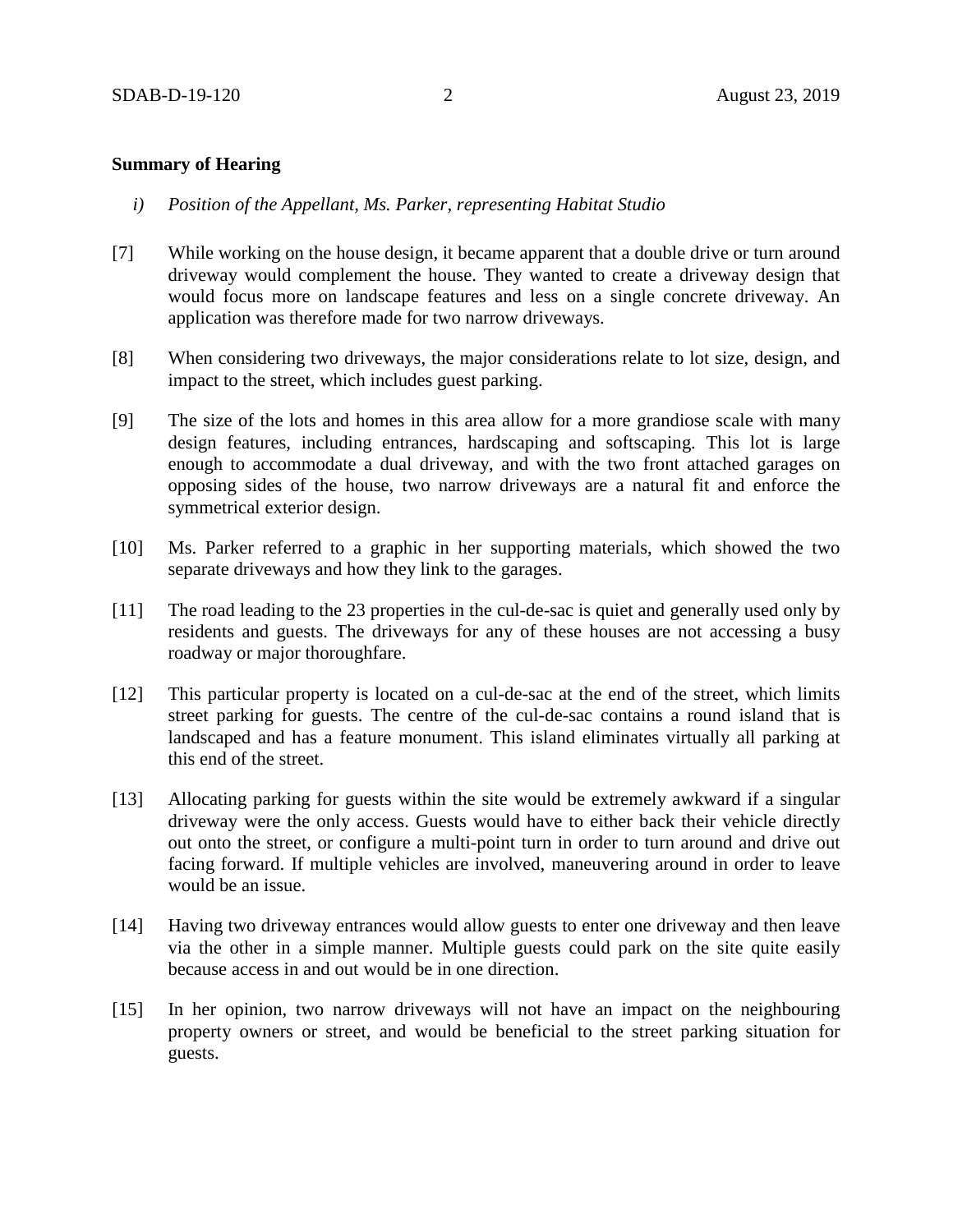- [16] Architectural controls for this subdivision request each property have a minimum three vehicle garage, which would allow all properties a minimum driveway width of 11.1 metres (36 feet, 4 inches). The total width of the driveway at the curb will be significantly less than the average of all other projects on the street.
- [17] Within the general neighbourhood, there are some examples of homes with dual driveways that have been approved. She referred to the graphics in her submission showing these examples.
- [18] Ms. Parker provided the following information in response to questions by the Board:
	- a. Due to the monument in the cul-de-sac, there would be no room to park if there was a single driveway.
	- b. The driveway extension will make it easier for cars to enter and leave the property.
	- c. There is room for three vehicles to park on the driveway. There would be capacity for vehicles to park on the extension for short periods of time but will not be used for regular parking.
	- d. There will be an area within the main area of landscaping and on the side yard for snow removal. In her opinion, there will be not issue with regard to snow removal.
	- e. Both of the garages will hold two vehicles for a total of four vehicles.
	- f. The street boulevard is not treed at this time.
	- g. She is in agreement to the suggested conditions of the Development Officer.

#### *ii) Position of the Development Officer, H. Tessera*

[19] The Development Authority did not appear at the hearing and the Board relied on H. Tessera's written submission.

#### **Decision**

- [20] The appeal is ALLOWED and the decision of the Development Authority is REVOKED. The development is GRANTED as applied for to the Development Authority, subject to the following CONDITIONS:
	- 1. Absolutely no parking is allowed within the required front yards/setbacks. (Reference Section 54.2.i. of the Edmonton Zoning Bylaw No 12800).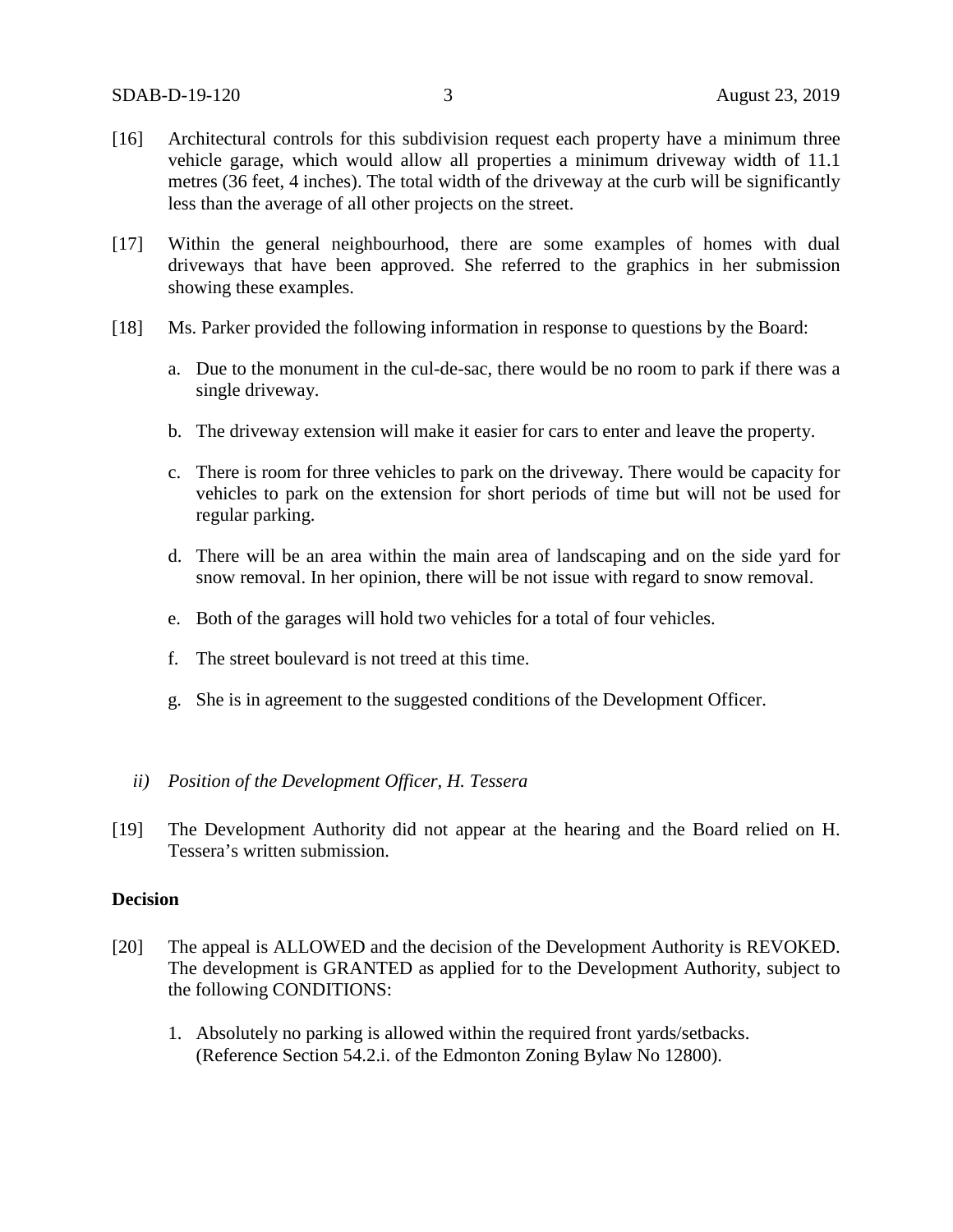- 2. An approved Development Permit means that the proposed development has been reviewed only against the provisions of the Edmonton Zoning Bylaw. It does not remove obligations to conform with other legislation, bylaws or land title instruments such as the Municipal Government Act, the ERCB Directive 079, the Edmonton Safety Codes Permit Bylaw or any caveats, covenants or easements that might be attached to the Site.
- 3. Lot grades must match the Engineered approved lot grading plans for the area. Contact Lot Grading at 780-496-5500 for lot grading inspection inquiries.

In granting the development, the following variances to the *Edmonton Zoning Bylaw* are allowed:

1. Section 54.1.4 to allow for a second driveway leading from the street.

## **Reasons for Decision**

- [21] The proposed development, to construct exterior alterations to a Single Detached House (Driveway extension, adding a second driveway access), is a Permitted Use in the RSL Residential Small Lot Zone.
- [22] The Board heard presentations from the Appellant regarding the specific characteristics of this neighbourhood. Although the property is zoned RSL Residential Small Lot Zone, this particular cul-de-sac is located in a private, gated community containing oversized lots.
- [23] The Board further heard that the neighbourhood is characterized as including large scale estate homes with corresponding massing, features and amenities.
- [24] In reviewing the proposed development, the Board concurred with the Appellant that the addition of the Driveway extension / second Driveway would be characteristic of the neighbourhood and would fit in with the scale of the detached Dwelling on the property.
- [25] Unique to this cul-de-sac, there is a large monument on the street directly in front of the subject Site. The location of the monument is such that it effectively eliminates on street parking.
- [26] The Board accepted the Appellant's argument that by allowing the proposed development, the creation of additional parking on the Site would contribute positively to the amenities of the cul-de-sac.
- [27] The Board heard the Appellant's representation that due to the fact this is a gated community, there is no effective public thoroughfare or public access beyond the residents of the community and their guests.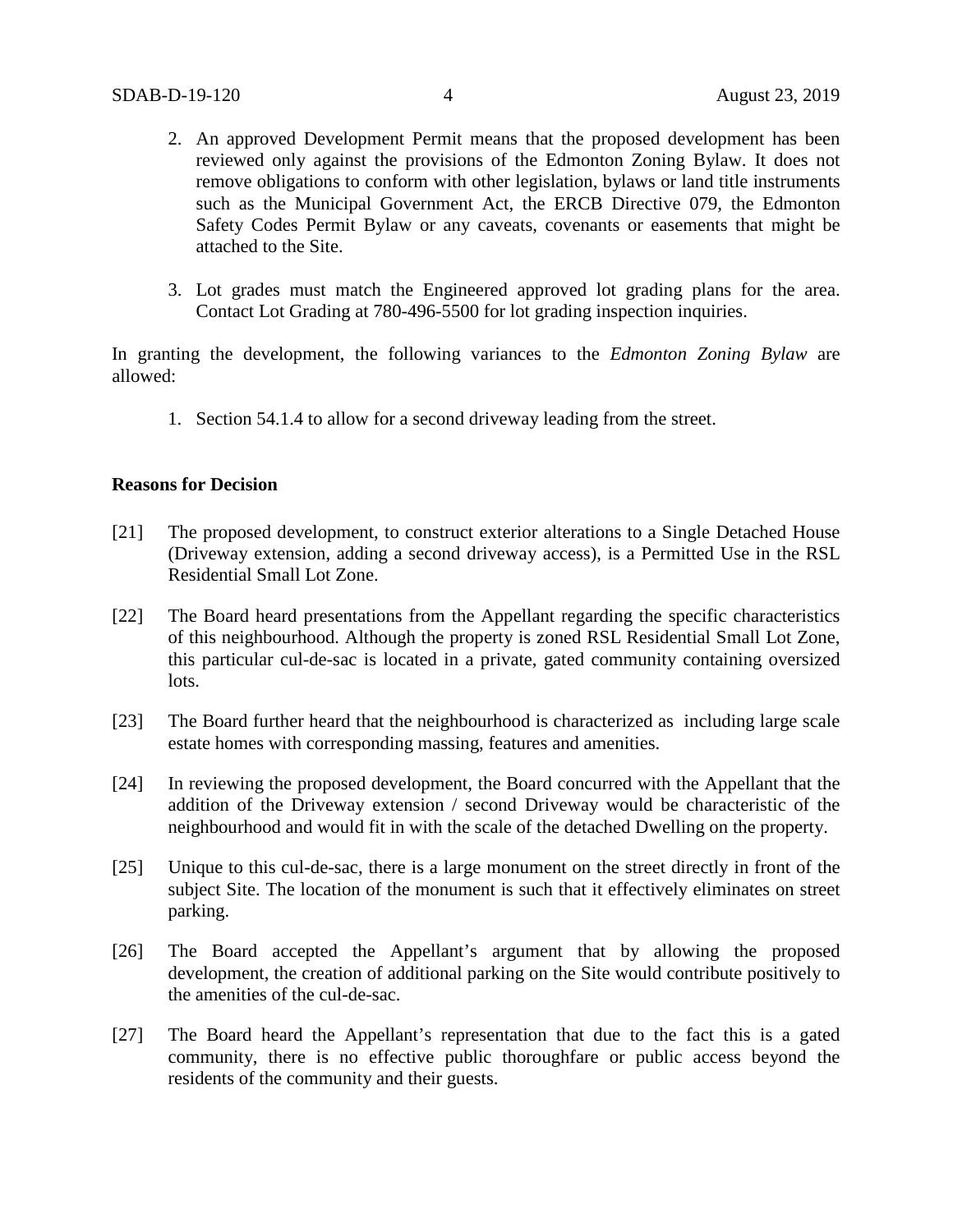- [28] The Board also heard evidence from the Appellant that potential designs for a single Driveway access for the property that would not require a variance would be excessively hardscaped. The Board agreed with the Appellant that the proposed development of two Driveways allows for the creation of a landscaping feature that would be more suitable to the streetscape.
- [29] No letters were received in opposition to the proposed development and no one appeared in opposition at the hearing.
- [30] Based on the above, it is the opinion of the Board that the proposed development will not unduly interfere with the amenities of the neighbourhood, nor materially interfere with or affect the use, enjoyment or value of neighbouring parcels of land.

Showshank

Ms. S. LaPerle, Presiding Officer Subdivision and Development Appeal Board

Board Members in Attendance: Mr. V. Laberge; Ms. D. Kronewitt-Martin; Mr. J. Jones; Mr. A. Nagy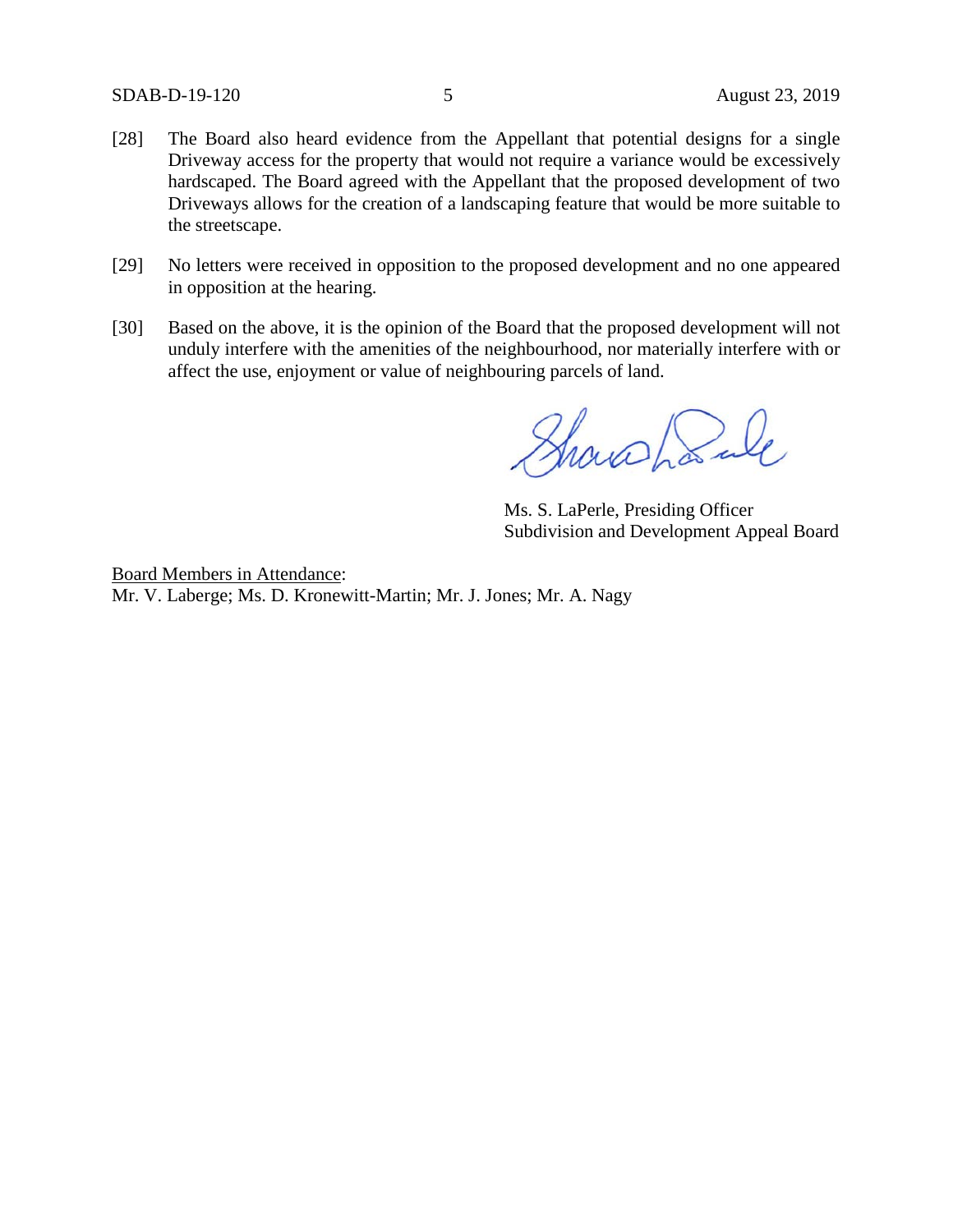## **Important Information for the Applicant/Appellant**

- 1. This is not a Building Permit. A Building Permit must be obtained separately from Development & Zoning Services, located on the 2nd Floor, Edmonton Tower, 10111 – 104 Avenue NW, Edmonton, AB T5J 0J4.
- 2. Obtaining a Development Permit does not relieve you from complying with:
	- a) the requirements of the *Edmonton Zoning Bylaw*, insofar as those requirements have not been relaxed or varied by a decision of the Subdivision and Development Appeal Board,
	- b) the requirements of the *Alberta Safety Codes Act*,
	- c) the *Alberta Regulation 204/207 – Safety Codes Act – Permit Regulation*,
	- d) the requirements of any other appropriate federal, provincial or municipal legislation,
	- e) the conditions of any caveat, covenant, easement or other instrument affecting a building or land.
- 3. When an application for a Development Permit has been approved by the Subdivision and Development Appeal Board, it shall not be valid unless and until any conditions of approval, save those of a continuing nature, have been fulfilled.
- 4. A Development Permit will expire in accordance to the provisions of Section 22 of the *Edmonton Zoning Bylaw, Bylaw 12800*, as amended.
- 5. This decision may be appealed to the Alberta Court of Appeal on a question of law or jurisdiction under Section 688 of the *Municipal Government Act*, RSA 2000, c M-26. If the Subdivision and Development Appeal Board is served with notice of an application for leave to appeal its decision, such notice shall operate to suspend the Development Permit.
- 6. When a decision on a Development Permit application has been rendered by Development & Zoning Services, the enforcement of that decision is carried out by the Sustainable Development Department, located on the 2nd Floor, Edmonton Tower, 10111 – 104 Avenue NW, Edmonton, AB T5J 0J4.

*NOTE: The City of Edmonton does not conduct independent environmental checks of land within the City. If you are concerned about the stability of this property for any purpose, you should conduct your own tests and reviews. The City of Edmonton, when issuing a development permit, makes no representations and offers no warranties as to the suitability of the property for any purpose or as to the presence or absence of any environmental contaminants on the property.*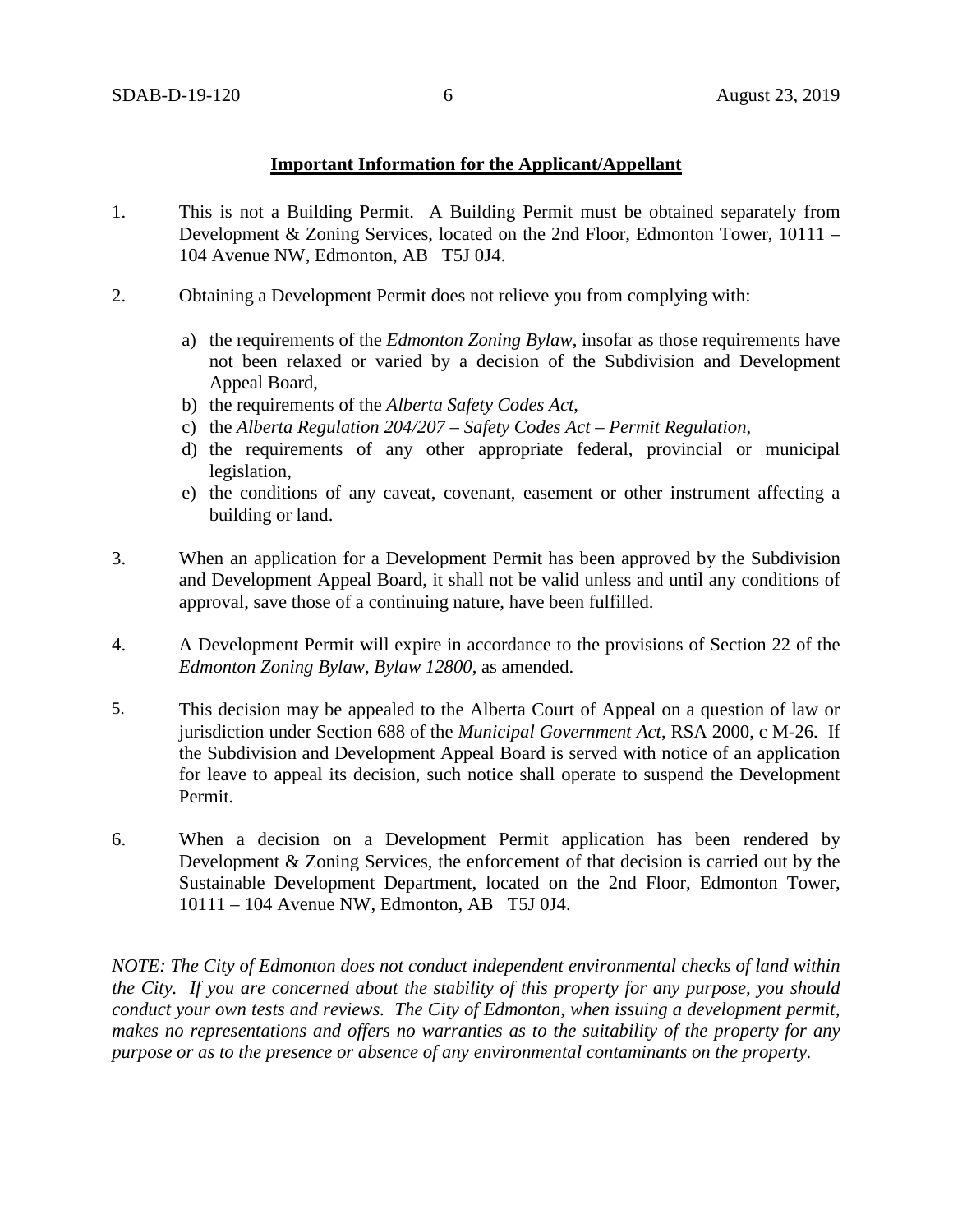

*10019 – 103 Avenue NW Edmonton, AB T5J 0G9 P: 780-496-6079 F: 780-577-3537 [sdab@edmonton.ca](mailto:sdab@edmonton.ca) edmontonsdab.ca*

Date: August 23, 2019 Project Number: 288627593-003 File Number: SDAB-D-19-121

# Notice of Decision

[1] On August 8, 2019, the Subdivision and Development Appeal Board (the "Board") heard an appeal that was filed on July 11, 2019. The appeal concerned the decision of the Development Authority, issued on July 2, 2019 to approve the following development:

To operate a Major Home Based Business (EVO AUTO DETAILING - Auto detailing services with waterless washing inside the attached Garage; maximum of one client per day; client visits are by appointment only); expires July 02, 2024

- [2] The subject property is on Plan 0422201 Blk 163 Lot 61, located at 2040 Hilliard Place NW, within the (RSL) Residential Small Lot Zone. The Hodgson Neighbourhood Area Structure Plan applies to the subject property.
- [3] The following documents were received prior to the hearing and form part of the record:
	- From the Development Authority, copies of:
		- Home Based Business Application and Approved Permit; and
		- Written Submissions
	- From the Public:
		- One online response in opposition to the development

# Preliminary Matters

- [4] At the outset of the appeal hearing, the Presiding Officer confirmed with the parties in attendance that there was no opposition to the composition of the panel.
- [5] The Presiding Officer outlined how the hearing would be conducted, including the order of appearance of parties, and no opposition was noted.
- [6] The appeal was filed on time, in accordance with Section 686 of the *Municipal Government Act*, RSA 2000, c M-26.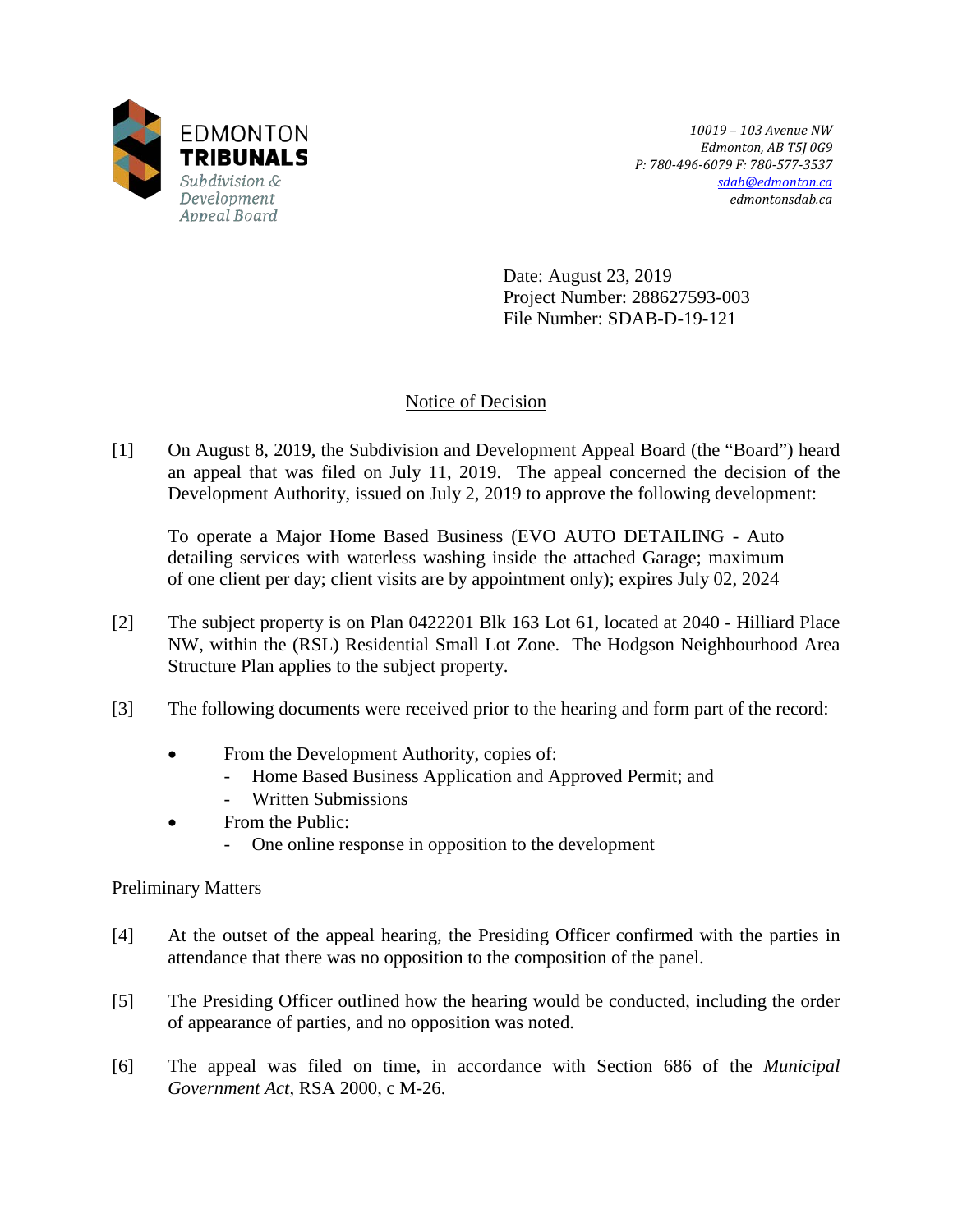#### SDAB-D-19-121 **2** August 23, 2019

# Summary of Hearing

- *i) Position of the Appellant, Mr. V. Agyapong:*
- [7] The occupant of 2040 Hilliard Place has for the last few months been running this business, presumably without a permit. Several cars are sometimes parked at this address and on the adjoining street in front of other properties.
- [8] He personally witnessed one of these vehicles, the driver whom he did not recognize as a resident of the neighbourhood, driving erratically from the subject site. This raises concerns because this is a safe neighbourhood in which many of the children who live in the cul de sac ride their bicycles around during the summer months.
- [9] On one occasion an errant driver broke the tree in front of his house while they were away and despite notifying Edmonton Police and the City, no one was ever caught. This hit and run, involving a driver who does not reside in the neighbourhood, makes it clear that the operation of this detailing business will invite more strangers into the neighbourhood which could result in negative consequences.
- [10] He questioned how the city will police the business owner to ensure that only one car per day visits the site and that all of the business activity is conducted inside the garage. Over the past months, many cars typically visit the site and have been washed in front of the garage using water.
- [11] There are at least four vehicles associated with this property that are most times parked at the front of the property.
- [12] He is not opposed to the operation of this business but is concerned that the proposed business will invite strange drivers into the neighbourhood which will create a safety risk for children who live and play in this area.
- [13] Mr. Agyapong provided the following information in response to questions from the Board:
	- a) In the past, vehicles have been washed on the driveway with water but he has not seen that happen recently.
	- b) He could not confirm how many vehicles come and go from the subject site each day. There are at least four cars associated with this property and he has only ever seen one car being washed on the driveway at a time in frequent intervals. However, he has not seen any vehicles being washed on the driveway in the past week.
	- c) Drainage does not affect him directly and it is not his major concern. His concern is the risk to children created by strange drivers coming into the neighbourhood.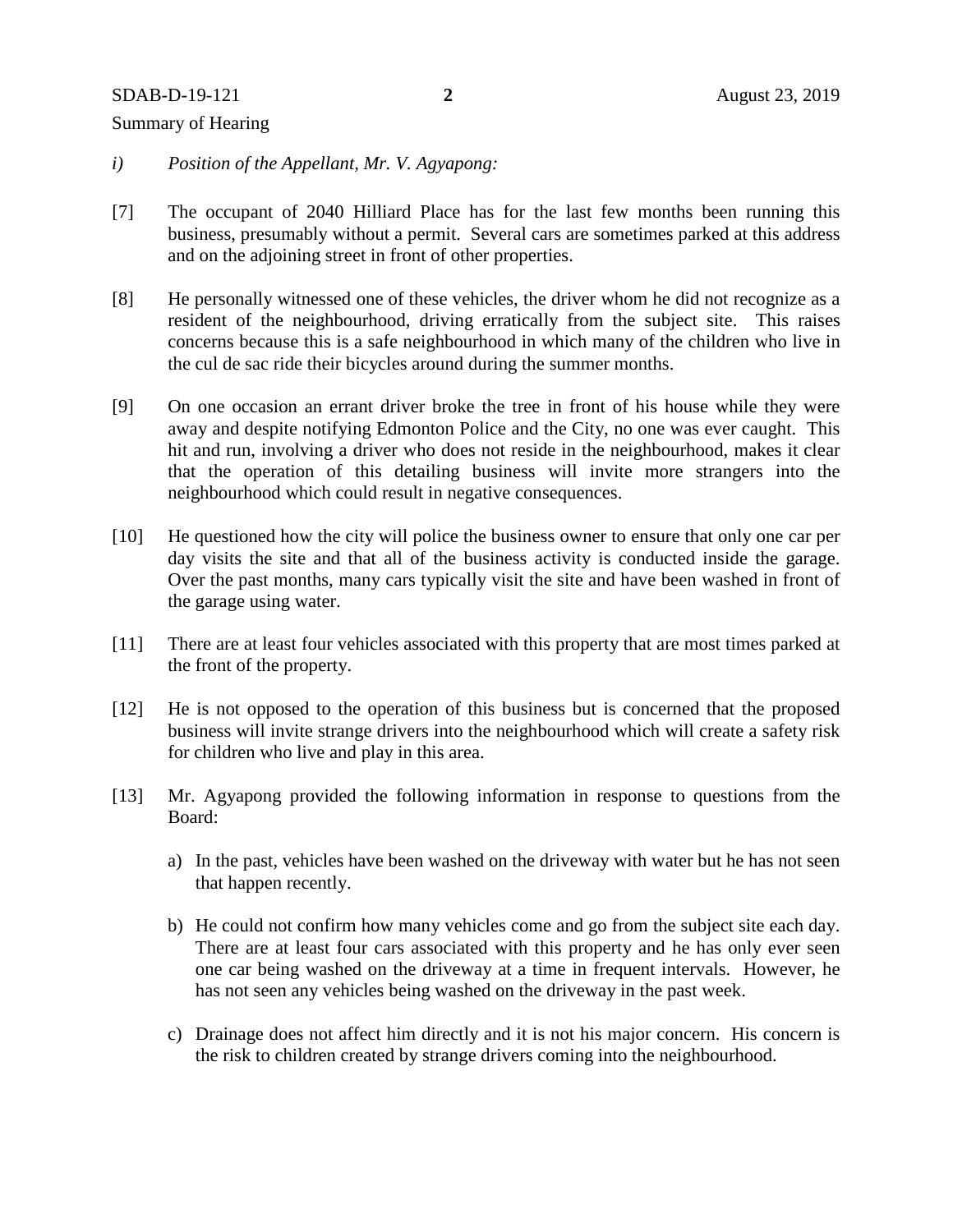d) There is some on street parking available across from the subject site that is almost filled to capacity, including some vehicles and a trailer associated with the subject site. The proposed business will utilize one of the parking spaces available inside the garage which will result in the need to park one of their personal vehicles on the street.

# *ii) Position of Affected Property Owners in Support of the Appellant*

# *Mr. and Ms. Nayar*:

- [14] This property is located in a quiet cul de sac that is comprised of families with young children who play outside especially during the summer months. A lot of pedestrians also use the pathway located north of the subject site to access Hodgson Park.
- [15] The car wash has been operating for several months with multiple clients. Cars have been washed on the driveway with soap and water that runs off the driveway onto the sidewalk and the road as well as his driveway which is located immediately to the south. He has raised his concern with the Applicant but nothing has been done to resolve the issue.
- [16] He has never witnessed any vehicle parked in the garage, whereas on many occasions, three vehicles are parked in front of the subject site at a 90 degree angle which creates a hazard. They have discussed the issue with the property owner on many occasions but they finally had to contact Bylaw Enforcement who have visited the subject site and ticketed vehicles on numerous occasions.
- [17] The washing residue runs onto the driveway, sidewalk and road which creates a slipping hazard along a very busy pedestrian corridor.
- [18] He was told that the products used in the waterless wash process are not hazardous. However, it was his opinion that any chemical is not 100 percent safe. It involves spraying on a liquid of some sort.
- [19] Their major concerns are increased traffic, parking vehicles at a 90 degree angle in front of the subject driveway, and run off from the soap and water in front of their driveway and the street.
- [20] They questioned how one client per day would be enforced based on their history with the site.
- [21] Mr. and Mrs. Nayar provided the following information in response to questions from the Board: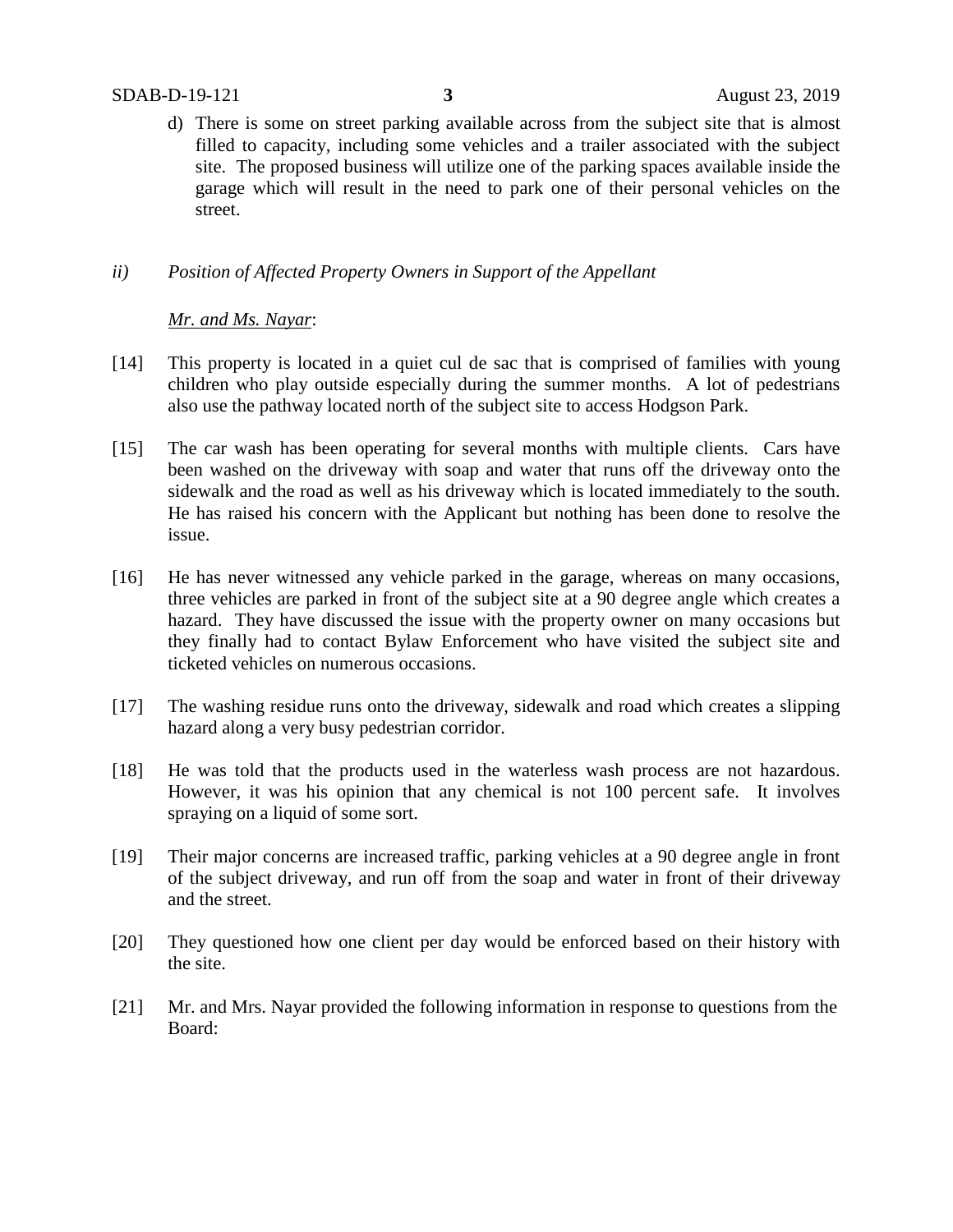- a) The cars being washed on the driveway are not the Respondent's personal vehicles.
- b) The walkway to Hodgson Park is located immediately north of the subject site. Their house is immediately south of the subject site. The water drains in front of their house and the walkway which means that pedestrians have to use the roadway. Vehicles are parked on the road at a 90 degree angle.
- c) To accommodate vehicles in the garage, they would have to be maneuvered on and off the driveway.
- d) The last time he saw a customer vehicle being washed on the driveway was approximately one month ago.
- e) They noticed the operation of the business in the springtime but could not confirm when the business actually began operating.
- f) They were not aware that two other home based businesses were operating from the subject site and could not confirm whether or not parking vehicles at a 90 degree angle on the road in front of the property had anything to do with the operation of those businesses.
- g) Parking vehicles at a 90 degree angle on the road in front of this house has been a long term problem.

## *iii) Position of the Development Officer, Mr. A. Seltz:*

- [22] Mr. Seltz did not attend the hearing but provided a written submission that was considered by the Board.
	- *iv) Position of the Respondent, Mr. J. Akl:*
- [23] He is also concerned about the children in this neighbourhood and would not consider operating this business if he thought that it created a safety concern. The majority of his clientele is more than 30 years old and own high end luxury cars. His clients are mature drivers who do not drive erratically. They also have concern for the safety of the children in this area.
- [24] There are five vehicles associated with this property. Two vehicles are business related vehicles.
- [25] The aerial photo was referenced to illustrate how his clients access the site. The vehicles can drive straight down the street to enter the driveway and the garage and exit the same way. They have no need to enter the cul de sac where the children usually play.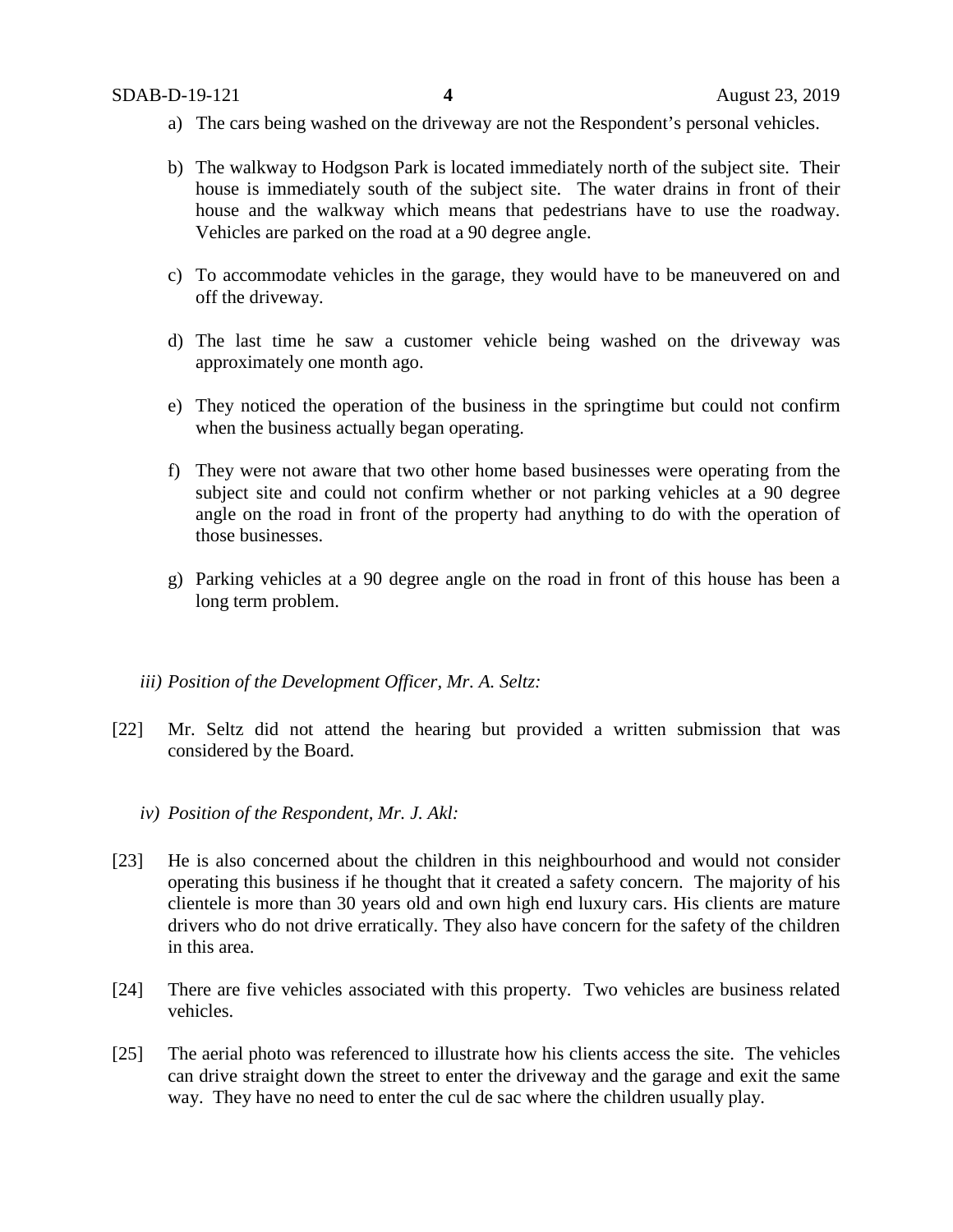- [26] There is no way that he can accept more than one vehicle at a time because he is the only service provider.
- [27] It was his opinion that Skip the Dishes and Uber drivers are more erratic and cause more concerns than his clientele.
- [28] Mr. Akl provided the following information in response to questions from the Board:
	- a) An administration office for Allure Homes, a house building company and an engineering company operate from this site as Minor Home Based Businesses. There is a work truck and trailer associated with the house building company.
	- b) The trailer is parked at construction sites the majority of the time. However, he estimated that when the trailer is not left at a construction site, it is parked on the driveway 50 percent of the time and on the street the remainder of the time.
	- c) The existing Minor Home Based Businesses do not generate a lot of traffic. His business has only had four clients over the summer because of the weather.
	- d) Mr. Akl was previously issued a Minor Home Based Business permit. During that process, he was advised that he could work on his client's vehicles on the driveway which he recently learned was not correct. However, this development permit for a Major Home Based Business includes a condition that requires all work to be done inside the garage and not on the driveway.
	- e) Biodegradable soap was used to water wash vehicles, and biodegradable chemicals were used to wash the tires and windows. Neither of these substances creates any fumes. There is a bay car wash located in close proximity to the site where he takes the very dirty vehicles to do the preliminary wash. The vehicles are then brought back to the site to complete the remainder of the waterless washing process. Products used in the waterless washing process are very popular and create a professional result.
	- f) Clients drop off their vehicle the day of their appointment. Detailing usually takes a full day so they either come back later in the evening or the next day to pick up their vehicle.
	- g) He acknowledged that he did work on vehicles on the driveway in the past. However, all business related activities can now ben done inside the garage because of the new waterless washing process.
	- h) A pump sprayer is used to apply the waterless washing product to clean the vehicle. Detailing involves a more in depth cleaning with the same waterless products and the vehicle is then polished. The waterless washing product is comprised of water softener and some lubrication. The product is stored on shelves inside the garage.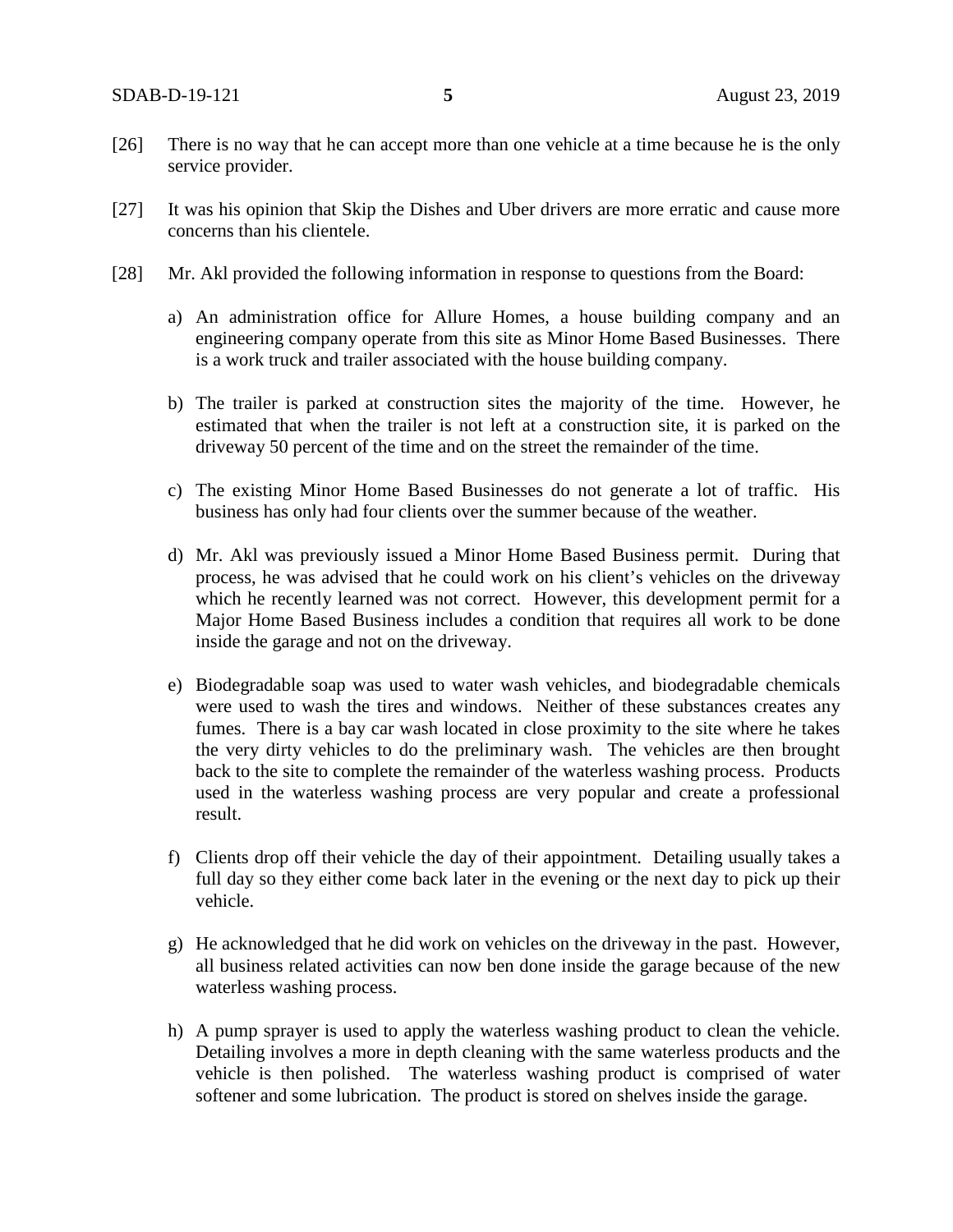- i) The two car garage is used to conduct his business. The single garage and the three parking spaces on the driveway are still available for parking family vehicles.
- j) The engineering business and the construction business have both been issued Minor Home Based Business permits. No employees come to the site for either of these businesses. Some equipment associated with the construction business is stored along the side of the house behind the fence and in the shed at the rear of the property. Neither of these businesses requires any business related visits.
- k) They have stopped parking their vehicles at a 90 degree angle on the roadway since they were notified by the City that it is not permitted. The previous owner parked his vehicles this way so when they purchased the property they assumed it would not be a problem.
- l) When he first opened his business he used water to wash the vehicles and he acknowledged that water did pool at the front of the house. The previous owner experienced the same drainage problems and attempted to work with the city to resolve the problem without success.
- m) In order to redirect the water from running onto the road and the pathway, he would have to block the sidewalk, which was not appropriate because of the pedestrian traffic.
- n) However, these issues are no longer relevant because water will no longer be used to wash vehicles. The vehicles will now be washed with steam or waterless washing products. He offered to provide the name of these products that have been used for a long time in this industry.
- o) The last water wash occurred in May 2019, prior to submitting his application for a Major Home Based Business using a waterless system. Only personal vehicles have been water washed on the driveway since then.
- p) The garage is heated.
- q) He clarified that only one client vehicle is on site at any given time. Business has been slow this summer and he has only had four clients. It was his opinion that the business does not have a significant impact on traffic in this neighbourhood.
- *v) Rebuttal of the Appellant*:
- [29] The fact that the clientele of this business own and drive high end vehicles does not mean that they will drive responsibly while in the neighbourhood.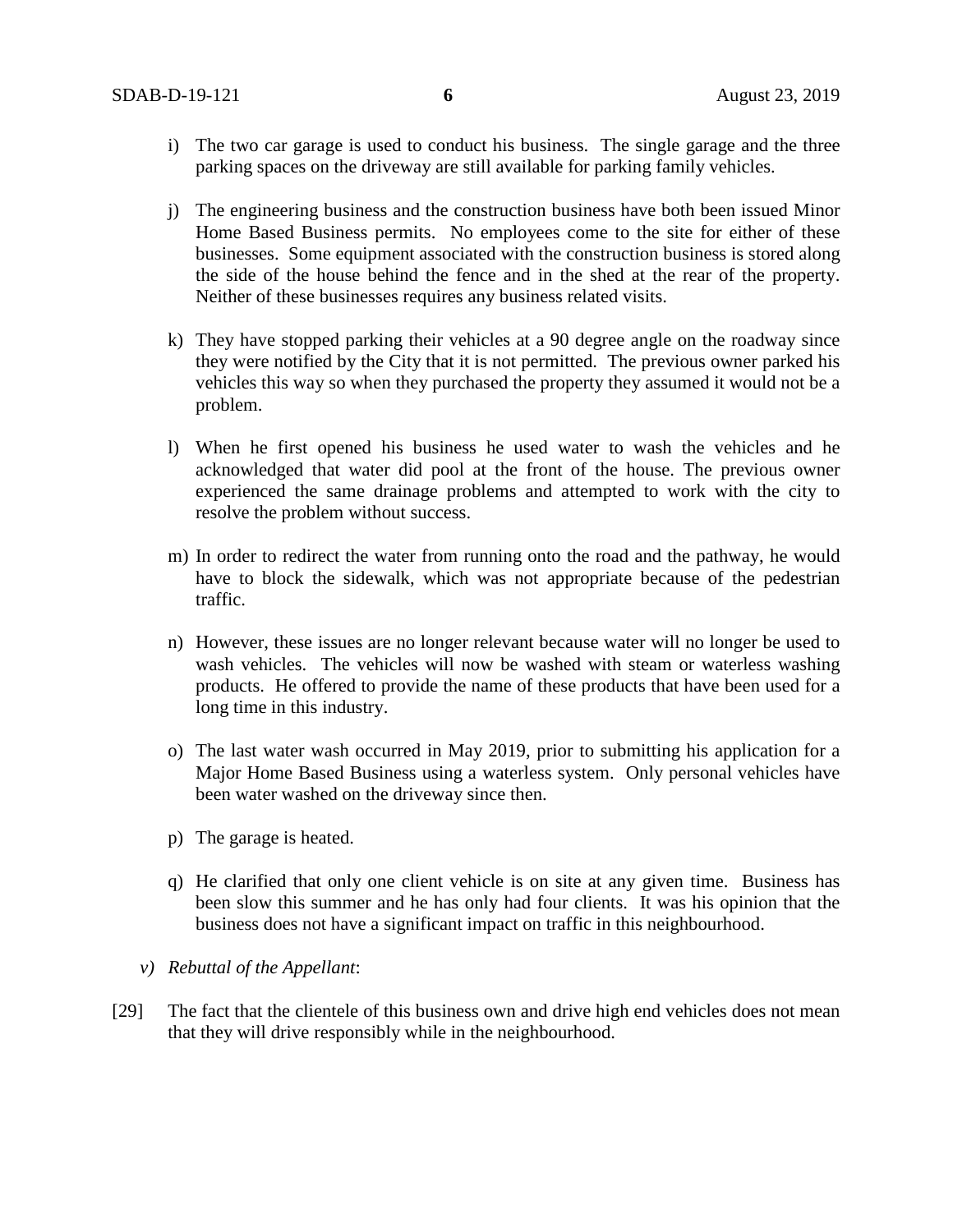## Decision

[30] The appeal is **ALLOWED** and the decision of the Development Authority is **REVOKED**. The development is **REFUSED**.

### Reasons for Decision

- [31] Major Home Based Business is a Discretionary Use in the (RSL) Residential Small Lot Zone.
- [32] The proposed development does not require any variances to the development regulations governing Major Home Based Businesses under section 75 of the *Edmonton Zoning Bylaw.*
- [33] Therefore, the only issue before this Board is whether the proposed Discretionary Use is reasonably compatible with neighbouring land uses.
- [34] The Development Authority approved the proposed development permit application based on information provided by the Applicant, including: that there would only be one client visit per day, that client vehicle would be washed inside the attached garage, the method would be waterless washing and that there was no outdoor business activity or storage of equipment required.
- [35] In addition to the objections of the Appellant, the Board heard evidence from two other affected property owners in opposition to the proposed development. Their concerns included:
	- a) The impact that the number of vehicles coming and going from the site has on traffic, street parking and safety.
	- b) Run-off of water and soap from client vehicles collecting onto the neighbouring driveway and pedestrian pathway to the park, creating a safety hazard for children and pedestrians accessing the nearby park.
	- c) Vehicles associated with the site habitually parked at a 90 degree angle on the road in front of the driveway.
	- d) The operation of this business has changed the quiet, residential character of this neighbourhood.
- [36] During the hearing the Respondent provided new information to the Board. He stated that two Minor Home Based Businesses are currently operating from the proposed development Site: a home building company and an engineering administration business. The Respondent advised that a commercial truck and trailer are used by the house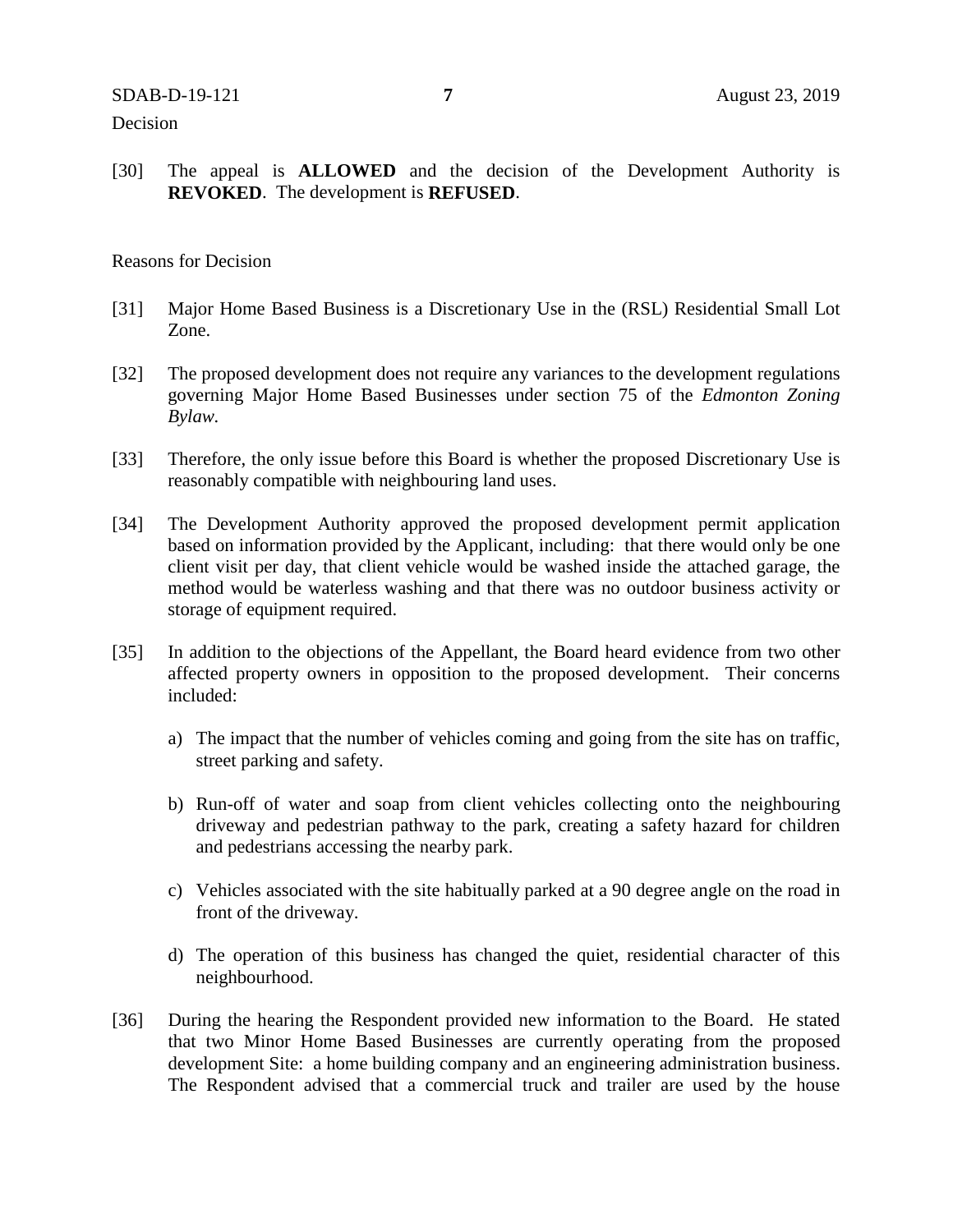building company and are parked at the same site on a regular basis. In addition, these operations include some outdoor storage of materials on the Site.

- [37] The Board notes that the two current Minor Home Based Businesses on Site were not identified, or addressed by the Development Officer in their written submissions. Since the Development Authority was not in attendance at the hearing, the Board could not confirm whether these other businesses held valid development permits for either a Minor or Major Home Based Business, nor whether the Development Officer was informed and able to consider their impacts on the Site.
- [38] Based on the evidence provided by the Respondent, the Board considered the cumulative impact of the existing two home based businesses in conjunction with the proposed permit.
- [39] The Board finds that the proposed development is not reasonably compatible with surrounding land uses for the following reasons:
	- a) The proposed Major Home Based Business will add to the intensity of the use on this site, which would then include a residential use and three home based businesses. The joint intensity of these uses are in jeopardy of contravening section 75.6 of the *Edmonton Zoning Bylaw* which prohibits changing the principal residential character of the Dwelling.
	- b) The development would result in the generation of traffic and pedestrian impacts are not characteristic of this neighbourhood, contravening section 75.3 of the *Edmonton Zoning Bylaw*.
	- c) Based on the evidence provided, the sidewalk located in front of the subject site and the walkway located immediately north of the subject site are heavily used by children and pedestrians to access the public park to the east. The cumulative effect of the operation of three home based businesses from this site creates both an intensity of use and safety concern.
	- d) There is significant neighbourhood objection to the development, as evidenced by the written opposition received from one affected property owner and the attendance of an adjacent property owner at the hearing. The Board heard substantial evidence from them regarding the current adverse impacts caused by operations at this site.
- [40] During the hearing, the Respondent admitted that he had been operating EVO Auto Detailing on this site without a development permit for at least the past year. He presents that the permit up for consideration would be different from past operations and that changes from his past practices will eliminate any current impact being experienced by neighbouring land uses. The Board was ultimately not convinced by these arguments.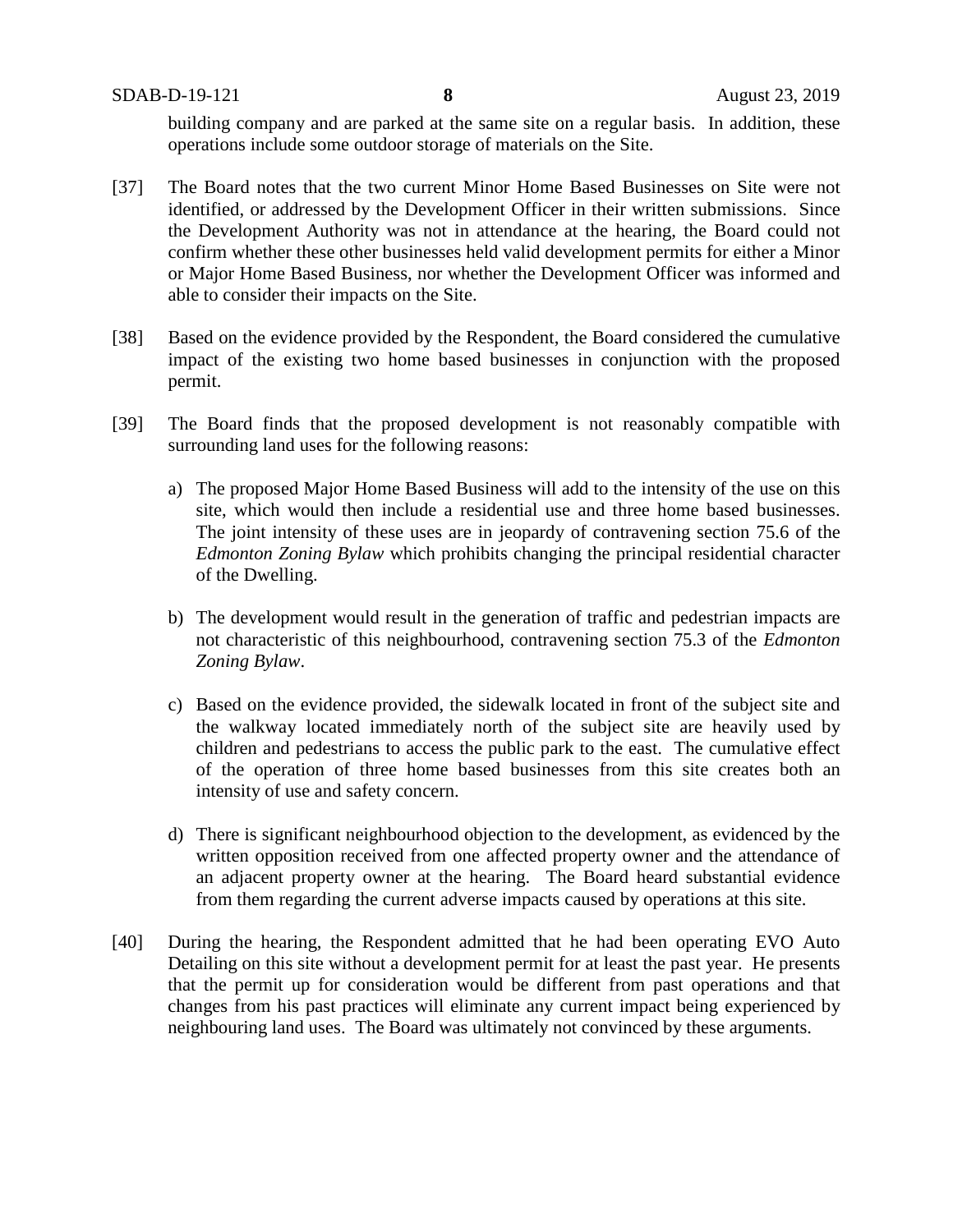[41] Based on the evidence submitted form all parties, the Board finds that this Major Home Based Business would be better suited in a Commercial or Industrial Zone as per section 75.9 of the *Edmonton Zoning Bylaw*:

> The Major Home Based Business shall not be allowed if, in the opinion of the Development Officer, such Use would be more appropriately located in a Commercial or Industrial Zone having regard for the overall compatibility of the Use with the residential character of the area.

[42] Based on these reasons, the Board finds that the proposed Major Home Based Business is not reasonably compatible with the surrounding residential land uses and will unduly interfere with the amenities of the neighbourhood and materially interfere with and affect the use, enjoyment or value of neighbouring parcels of land. The development is refused.

> Ms. S. LaPerle, Presiding Officer Subdivision and Development Appeal Board

Board members in attendance: Mr. V. Laberge, Ms. D. Kronewitt-Martin, Mr. J. Jones, Mr. A. Nagy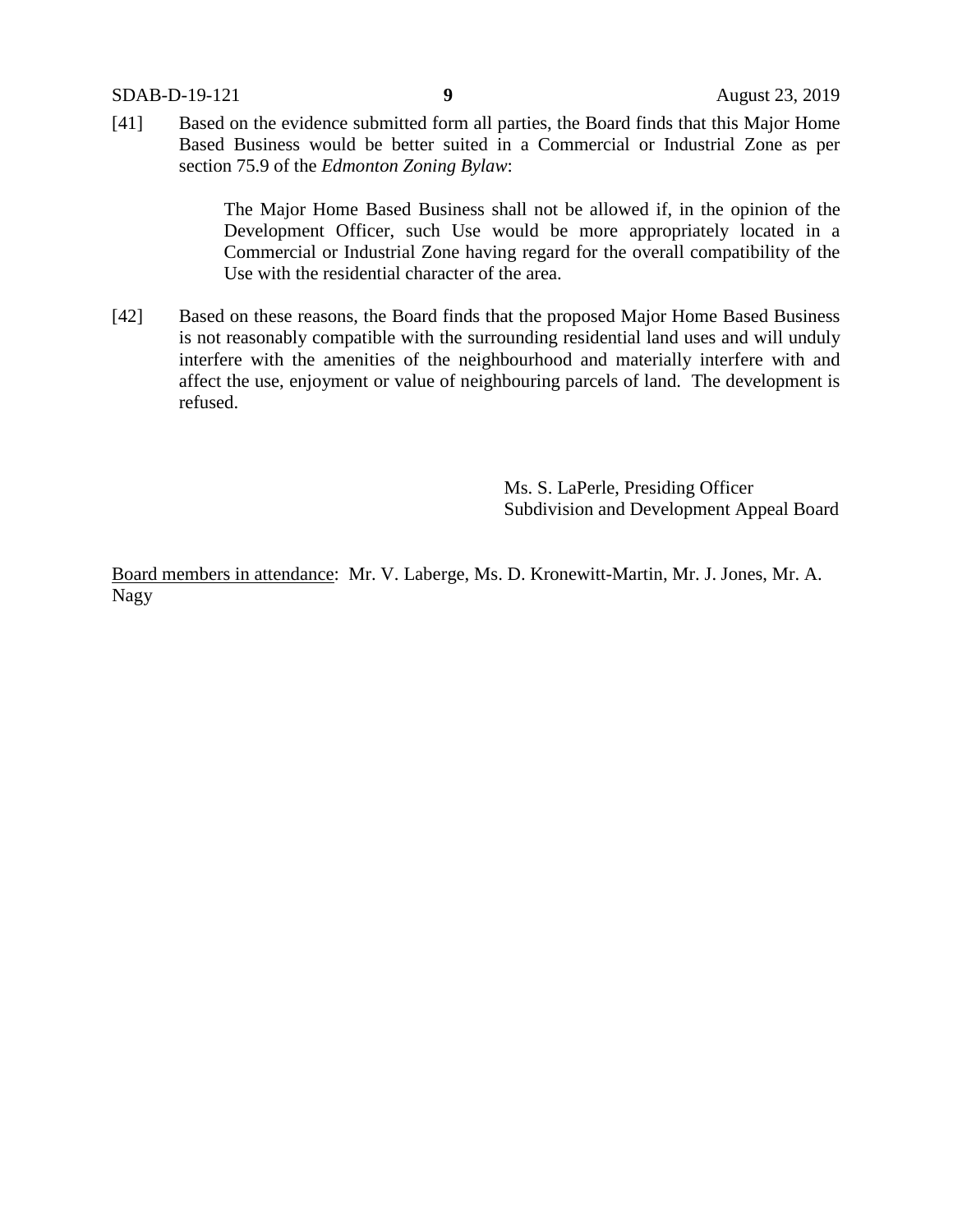## Important Information for the Applicant/Appellant

**1.** This decision may be appealed to the Alberta Court of Appeal on a question of law or jurisdiction under Section 688 of the *Municipal Government Act*, RSA 2000, c M-26. If the Subdivision and Development Appeal Board is served with notice of an application for leave to appeal its decision, such notice shall operate to suspend the Development Permit.

**2.** When a decision on a Development Permit application has been rendered by the Subdivision and Development Appeal Board, the enforcement of that decision is carried out by the Sustainable Development Department, located on the 2nd Floor, Edmonton Tower, 10111 – 104 Avenue NW, Edmonton, AB T5J 0J4.

*NOTE: The City of Edmonton does not conduct independent environmental checks of land within the City. If you are concerned about the stability of this property for any purpose, you should conduct your own tests and reviews. The City of Edmonton, when issuing a development permit, makes no representations and offers no warranties as to the suitability of the property for any purpose or as to the presence or absence of any environmental contaminants on the property.*